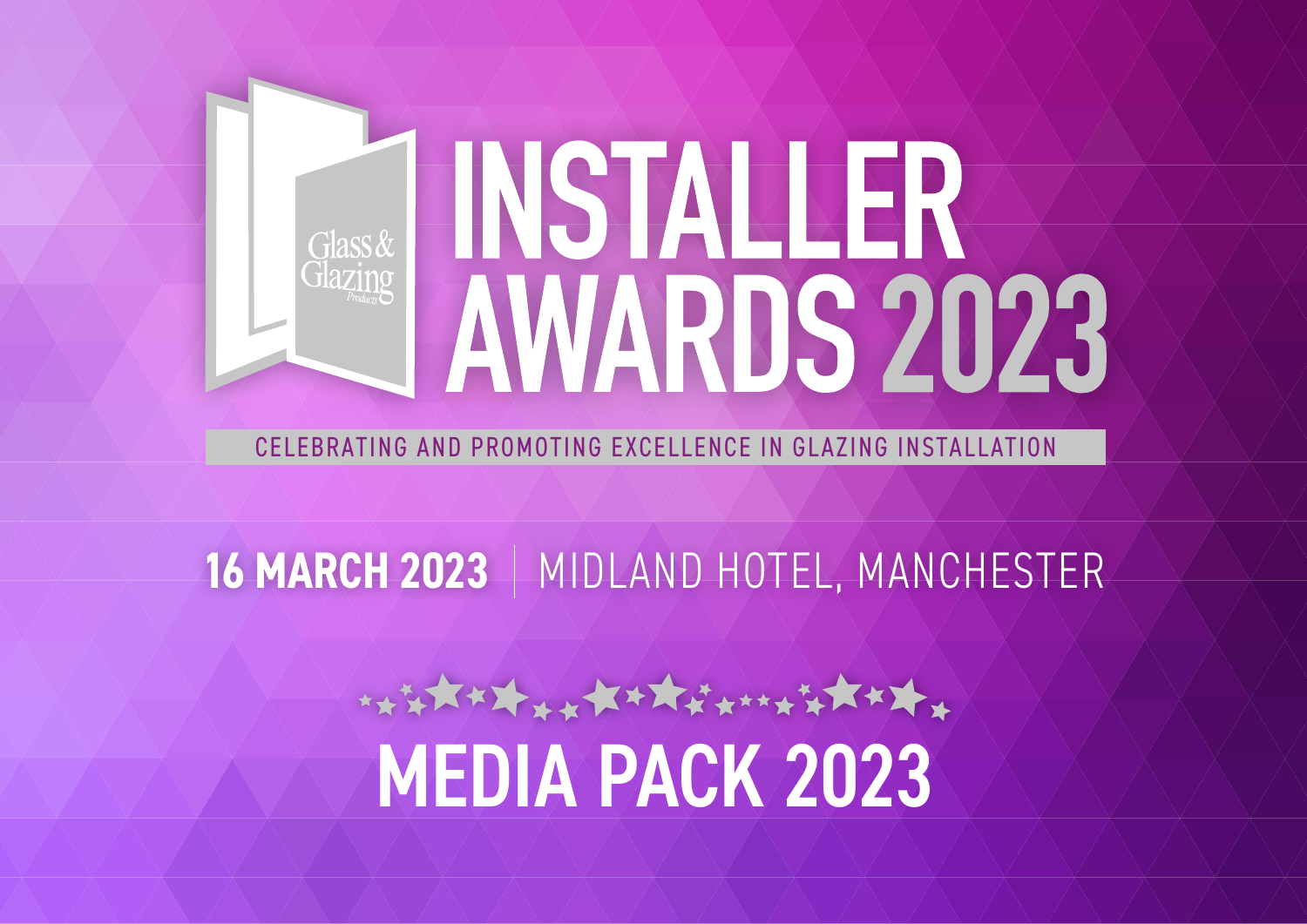## **THE UK'S DEDICATED INSTALLER-FOCUSSED EVENT**

HARRY ANTHRANAL

The Installer Awards – brought to you by Glass and Glazing Products (GGP) magazine – reward wow-factor installations, and honour the industry's best installer businesses and installer-focussed service providers. It's all about exceptional workmanship, creative innovation and inspiring people within the often overlooked installation sector.

Now in its third consecutive year, GGP's Installer Awards is firmly establishing itself as a key event in the glazing industry's calendar. It offers businesses the opportunity to showcase talent, to promote excellence and to inspire others within the fenestration and wider glazing industry.

GGP's Installer Awards present nine categories focussing on a range of installation types and services. There are five "Best Installation" categories, segmented by the final project cost and whether the project is residential or commercial. These categories are judged on the creative use of products, project complexity and the aesthetics of the end result.

Other categories include Best Technical Innovation, Rising Star – which champions up-and-coming installation talent – and Best Installer Support Programme or Service. Altogether, the nine categories of GGP's Installer Awards provide plenty of opportunity for companies and individuals to be annually acknowledged for their achievements.

Winning one of GGP's Installer Awards is an achievement that has proven benefits for all shortlisted business applicants. Not only does it help enhance a company's reputation, being an award winner helps to raise a business' profile and to secure a competitive edge over industry peers.

Considering the challenges that the glazing and wider manufacturing industry continues to face, there is no better time to celebrate and support success within a challenging market. So join us in shining a spotlight on our industry's often unsung heroes: the installers! Enter and support GGP's Installer Awards.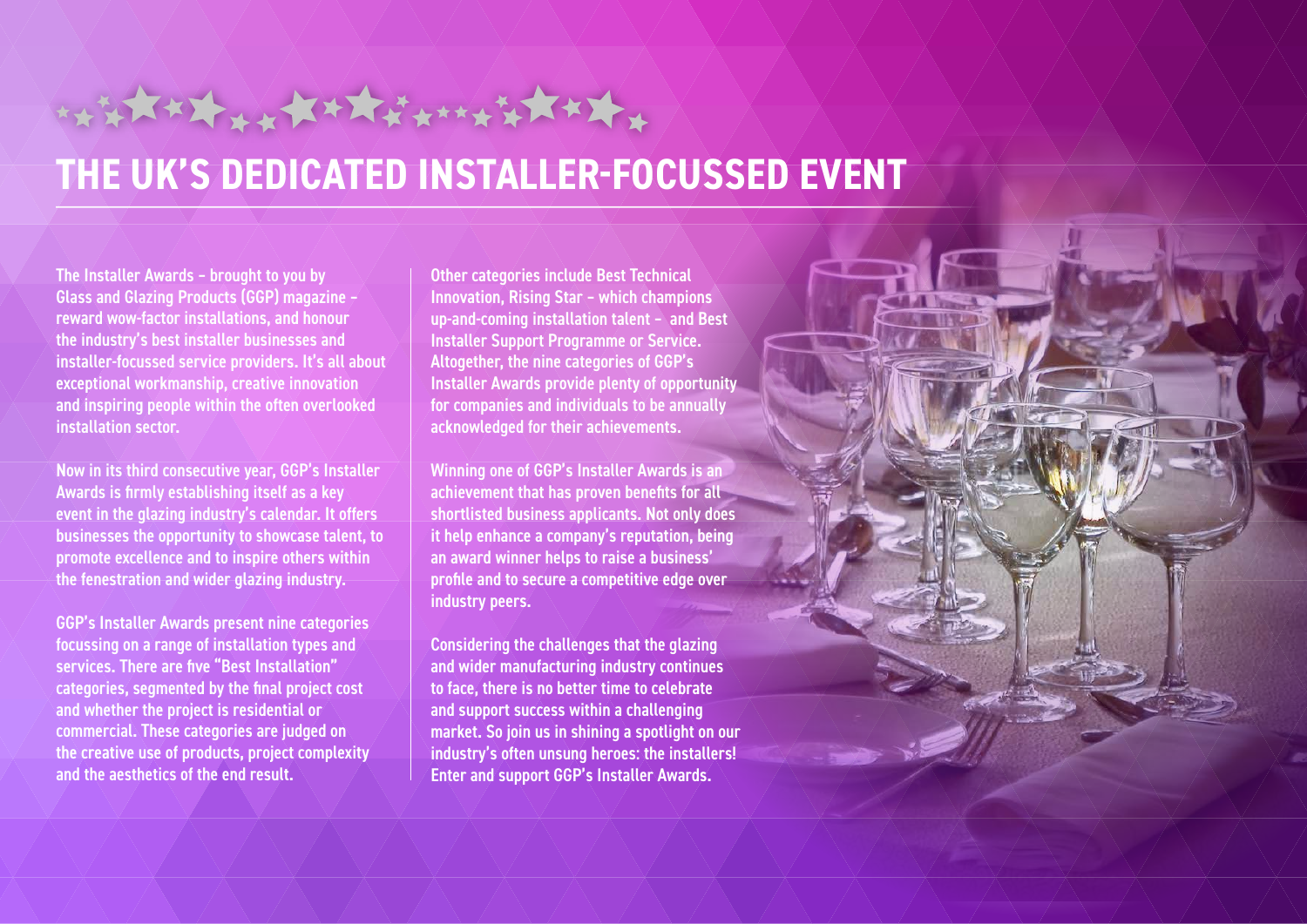## **HEADLINE SPONSORSHIP PACKAGE** (SOLUS)

\*\*\*\*\*\*\*\*\*\*\*\*\*\*\*\*\*\*\*\*\*

#### **PRE-EVENT**

- **EX** Prominent logo branding on all pre-event marketing material (includes advertising, emails and PR)
- **100-word company profile on the GGP Installer** Awards website (ggpinstallerawards.com)
- **EX** Prominent logo branding as the headline sponsor on the event e-ticket (sent to all guests)
- One independent HTML email announcing your business as the sponsor
- One full-page advert in GGP magazine announcing your business as the headline sponsor

#### AT THE AWARDS CEREMONY

- One table of 10 (each seat includes a three-course meal and half a bottle of wine per person)
- **Prominent logo branding on the event signage** and AV
- $\blacktriangleleft$  A full-page advert in the winners' brochure
- An opportunity to network with attendees and VIPs
- An opportunity to have a 10-20 second video advert about your business displayed within the awards presentation

都人 N 口N



#### POST-EVENT

- $\blacktriangle$  A full-page advert in GGP magazine
- $\triangleleft$  Logo branding in the post-awards write up
- $\blacktriangle$  A button advert on the GGP website for one month (300 x 100 pixels)
- $\blacktriangle$  Awards website branding
- $\blacktriangleleft$  A full-page editorial in the post awards write up, event overview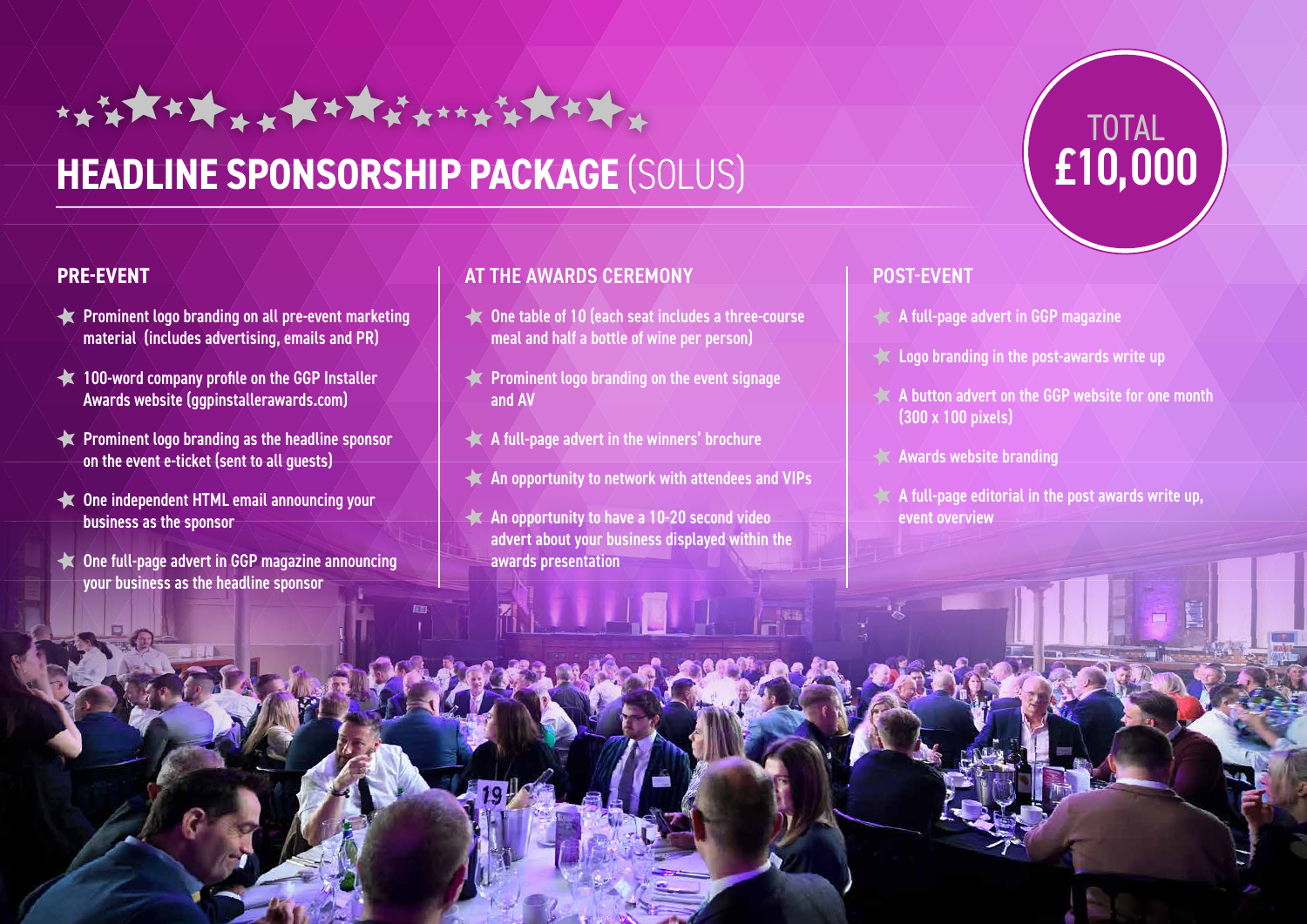## **MAIN EVENT SPONSORSHIP** (MULTIPLE)

\*\*\*\*\*\*\*\*\*\*\*\*\*\*\*\*\*\*\*\*\*\*\*\*

#### **PRE-EVENT**

- **EX** Prominent logo branding on all pre-event marketing material (includes advertising, emails and PR)
- 100-word company profile on the GGP Installer website
- Prominent logo branding as the main event sponsor on the event e-ticket (sent to all guests)
- One independent HTML email announcing your business as a sponsor
- One full-page advert in GGP magazine announcing you as a main event sponsor

#### **AT THE AWARDS CEREMONY**

- One table of 10 (each seat includes a three-course meal and half a bottle of wine per person)
- **Prominent logo branding on the event signage** and AV
- A full-page advert in the winners' brochure
- An opportunity to network with attendees and VIPs
- $\blacktriangleright$  An opportunity to have a 10-20 second video advert about your business displayed within the awards presentation

#### **POST-EVENT**

- A full-page advert in GGP magazine
- **Logo branding in the post-awards write-up**
- A button advert on the GGP website for one month (300 x 100 pixels)

TOTAL

£6,000

Awards website branding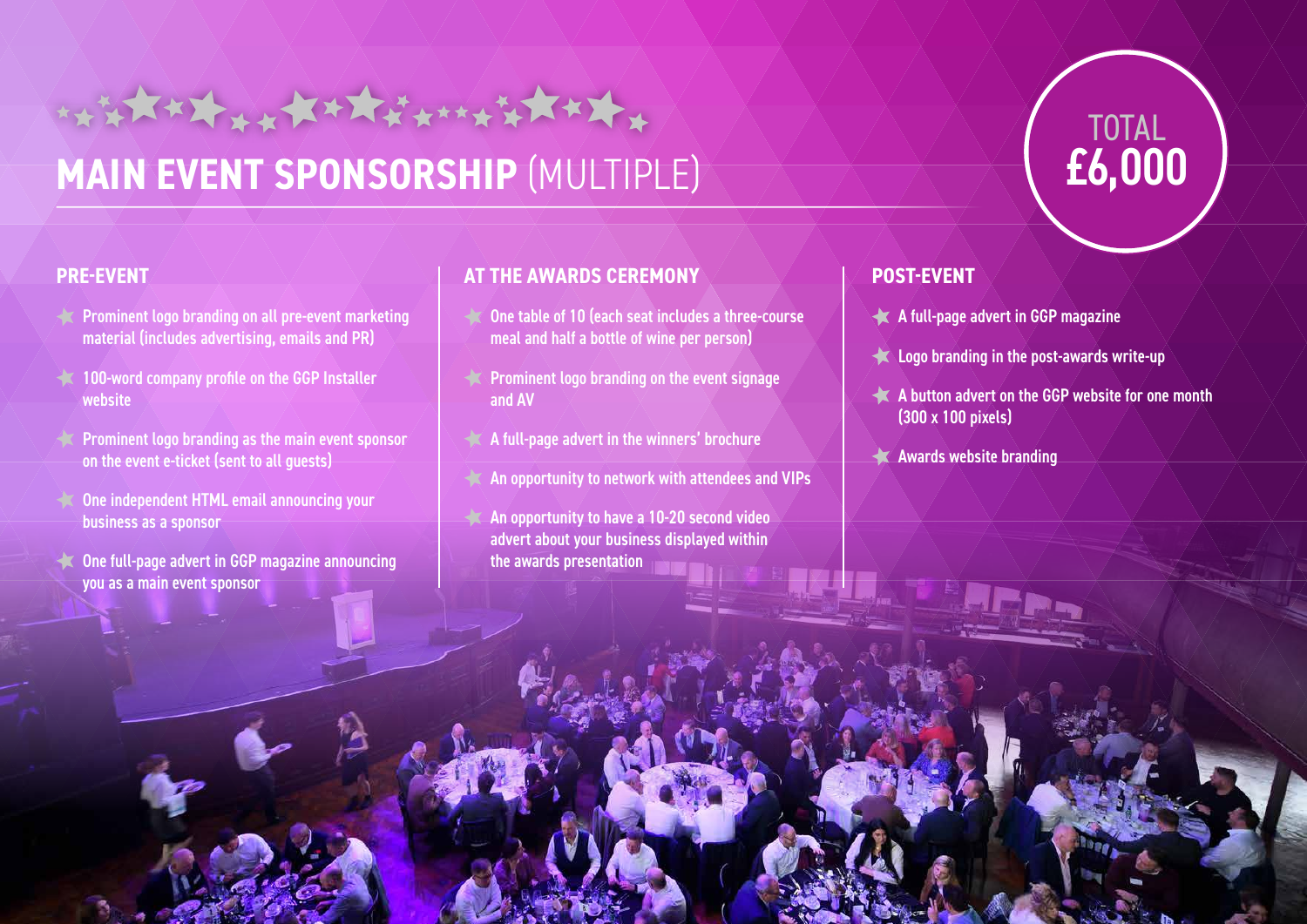## **ADDITIONAL SPONSORSHIP OPPORTUNITIES**

\*\*\*\*\*\*\*\*\*\*\*\*\*\*\*\*\*\*\*\*\*

#### **DRINKS RECEPTION SPONSOR (SOLUS)**

- **The reception lasts** for one hour, before the awards ceremony.
- **X** Your business' logo will be promoted on all marketing material as the drinks reception sponsor.
- **A** *A* roller banner at the venue will be displayed, announcing your business as the reception sponsor.
- A button advert will be made live on GGP's website for one month before the event (300 x 100 pixels).
- One table of 10 (each seat includes a threecourse meal and half a bottle of wine per person) at the Awards

TOTAL £3,700

TOTAL £3,500

#### HOST SPONSOR (SOLUS)

- **X** Your business' logo will be promoted on all marketing material as the host sponsor.
- $\blacktriangleright$  A roller banner at the venue will be displayed, announcing your business as the host sponsor.
- $\triangleleft$  A button advert will be made live on GGP's website for one month before the event (300 x 100 pixels).
- One table of 10 (each seat includes a threecourse meal and half a bottle of wine per person) at the Awards.

#### GALLERY SPONSOR (SOLUS)

- Your business' logo will be promoted on all marketing material as the gallery sponsor.
- $\bigstar$  A 100-word company profile about your business will be added to the GGP Installer Awards website.
- $\blacktriangle$  A button advert will be made live on GGP's website for one month before the event (300 x 100 pixels).
- **Cone table of 10 (each** seat includes a threecourse meal and half a bottle of wine per person) at the Awards.

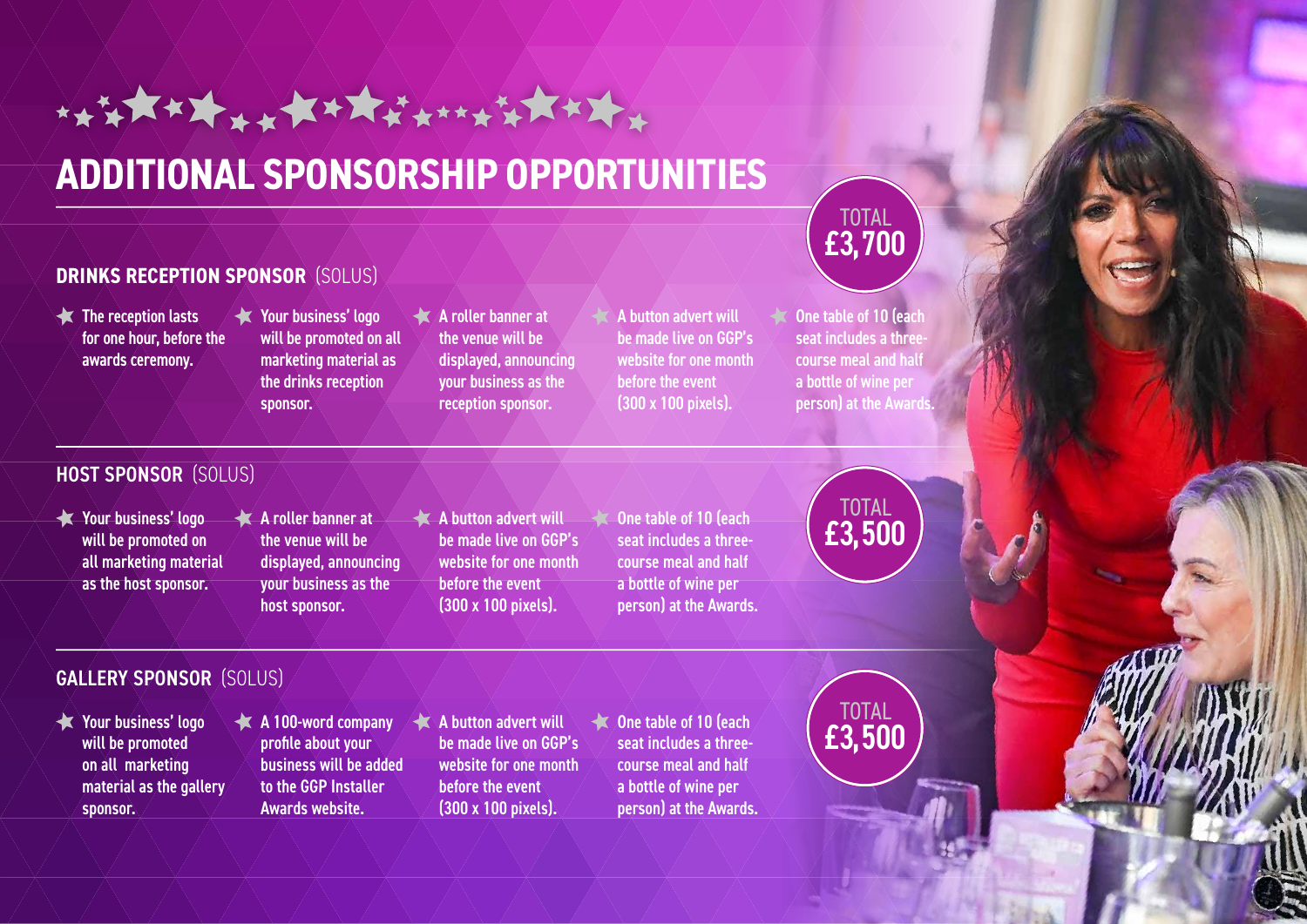## **ADDITIONAL SPONSORSHIP OPPORTUNITIES**

#### **POST-EVENT DRINKS SPONSOR** (SOLUS)

- $\triangle$  Your business' logo will be promoted on all marketing material as the evening event drinks sponsor.
- TOTAL £2,000

\*\*\*\*\*\*\*\*\*\*\*\*\*\*\*\*\*\*\*\*\*\*\*\*

- $\blacktriangle$  A 100-word company profile about your business will be added to the GGP Installer Awards website.
- $\blacktriangle$  A roller banner will be displayed at the venue promoting your business as the evening event drinks sponsor.
- $\blacktriangle$  A button advert will be made live on GGP's website for one month before the event (300 x 100 pixels).
- $\triangle$  One free drink for all attendees upon arrival.
- **Food and nibbles for all attendees.**
- Roped off VIP area (depending on the venue).

#### **TABLE GIFT SPONSOR** (SOLUS)

- **Company to supply table** gifts at their own cost.
- Your business logo will be promoted on all marketing material as the table gift sponsor.
- $\blacktriangleright$  A button advert will be made live on GGP's website for one month before the event (300 x 100 pixels).
- $\triangleleft$  A half-page editorial in GGP magazine will promote your business as the table gift sponsor, prior to the event.



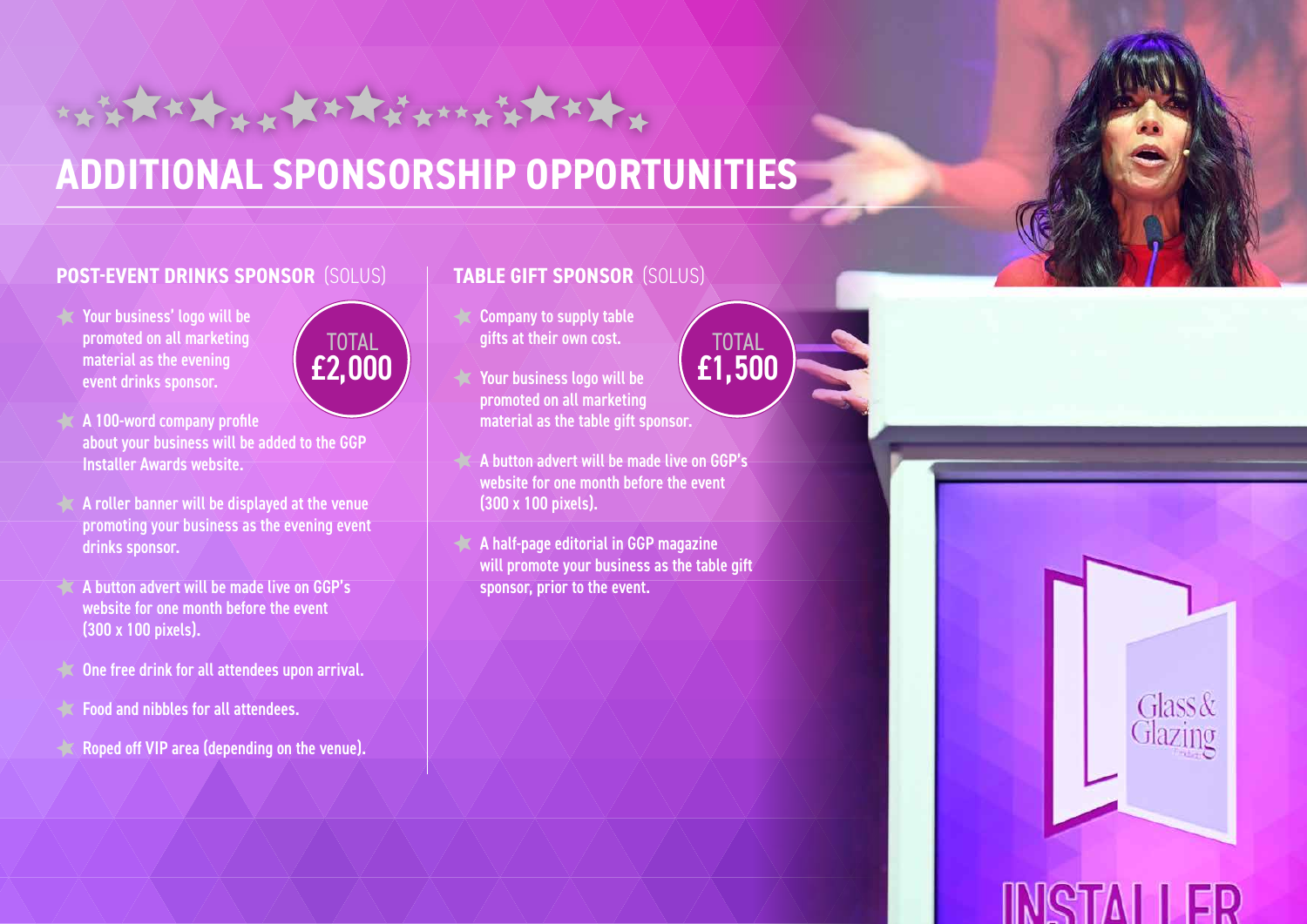### **CATEGORY SPONSORSHIP**

\*\*\*\*\*\*\*\*\*\*\*\*\*\*\*\*\*\*\*\*\*\*

#### **THE CATEGORIES OF GGP'S INSTALLER AWARDS ARE AS FOLLOWS:**

- Best Conservatory or Orangery Installation (over £35,000)
- Best Conservatory or Orangery Installation (up to £35,000)
- Best Installation Commercial
- $\triangleleft$  Best Installation Residential (up to £20,000)
- Best Installation Residential (over £20,0000)
- Best Installer Support Programme or Service
- Best Technical Innovation
- **THE Outstanding Achievement**
- **K** Rising Star

\* Award categories are subject to change or can be removed at the publisher's discretion. Mark Allen Group will not be held responsible for categories that are changed or removed, for any reason.

#### **PRE-EVENT**

- $\lt$  Prominent logo branding on all pre-event marketing material (includes advertising, emails and PR)
- $\blacktriangleright$   $\blacktriangle$  100-word company profile on the GGP Installer Awards website
- One independent HTML email announcing your business as a category sponsor
	- One half-page advert in GGP magazine announcing your business as a category sponsor



#### **POST-EVENT**

- $4$  A button advert on  $GGP's$ website for one month, after the event (300 x 100 pixels)
- One quarter-page editorial in the post-awards write up, event overview.